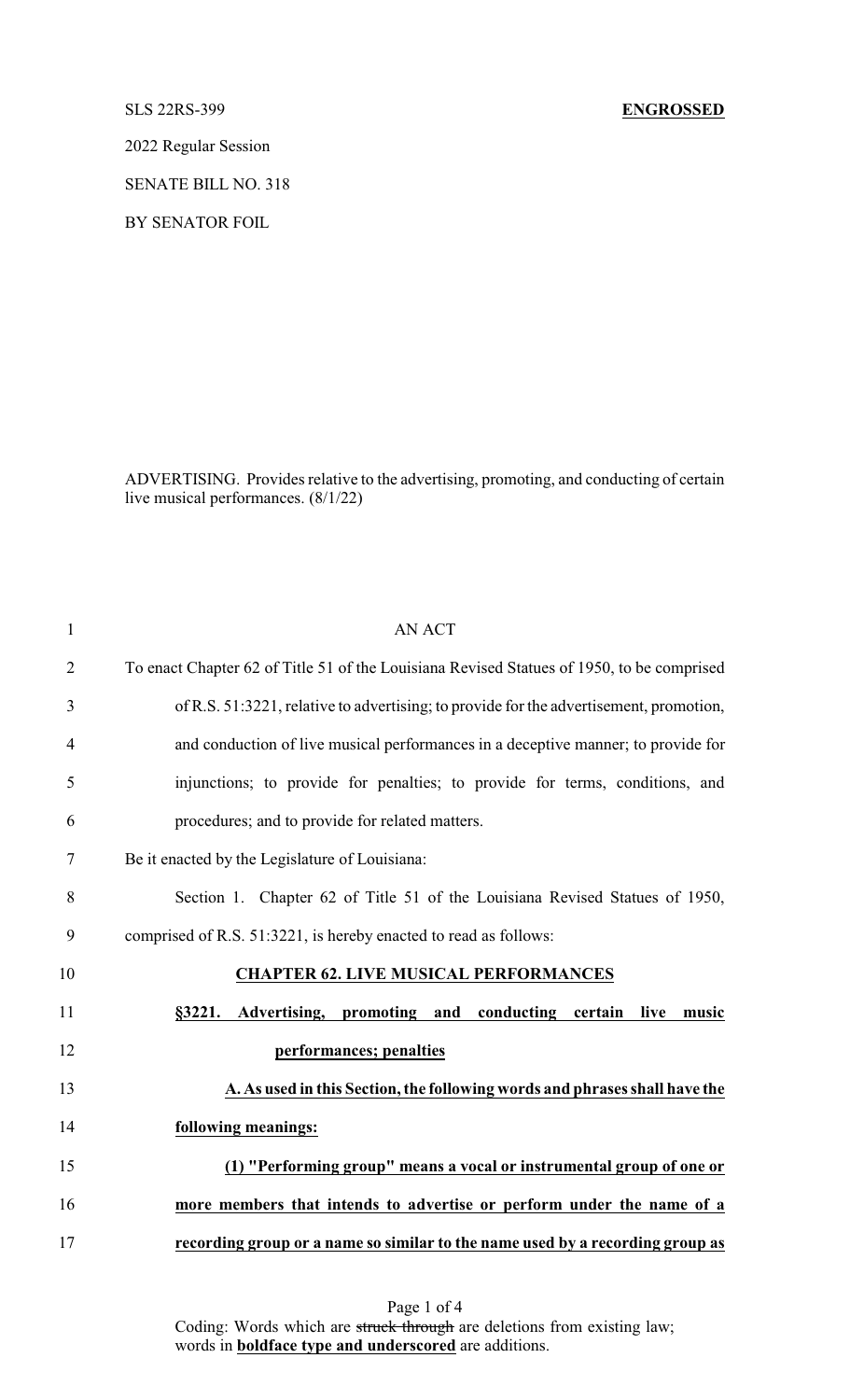| $\mathbf{1}$   | to cause confusion among members of the public.                                   |
|----------------|-----------------------------------------------------------------------------------|
| $\overline{2}$ | (2) "Recording group" means a vocal or instrumental group of one or               |
| 3              | more members, with at least one of the members having previously released a       |
| $\overline{4}$ | commercial sound recording under the group's name and the legal rights to the     |
| 5              | recording have not been abandoned.                                                |
| 6              | (3) "Sound recording" means a work that results from the fixation of a            |
| $\tau$         | series of musical, spoken, or other sounds, regardless of the nature of the       |
| 8              | material object, such as phonograph, disc, tape, wire, digital storage, or other  |
| 9              | medium, in which the sounds are embodied.                                         |
| 10             | B. No person shall advertise or conduct a live musical performance or             |
| 11             | production in this state through the use of a false, deceptive, or misleading     |
| 12             | affiliation, connection, or association between the performing group and a        |
| 13             | recording group.                                                                  |
| 14             | C. The provisions of this Section shall not apply if any of the following         |
| 15             | occurs:                                                                           |
| 16             | (1) The performing group is the authorized registrant and owner of a              |
| 17             | federal service mark or trademark for the recording group that is registered in   |
| 18             | the United States, or is a licensee of or otherwise authorized to use the service |
| 19             | mark or trademark by such registrant and owner.                                   |
| 20             | (2) At least one member of the performing group was a member of the               |
| 21             | recording group and that member has a legal right to use or operate under the     |
| 22             | name of the recording group without having abandoned the name or affiliation      |
| 23             | with the recording group.                                                         |
| 24             | (3) The live musical performance or production is identified in all               |
| 25             | advertising and promotion as a salute or tribute and the name of the performing   |
| 26             | group is not so similar to the name used by the recording group as to cause       |
| 27             | confusion among members of the public.                                            |
| 28             | (4) The performance or production is expressly authorized by the                  |
| 29             | recording group.                                                                  |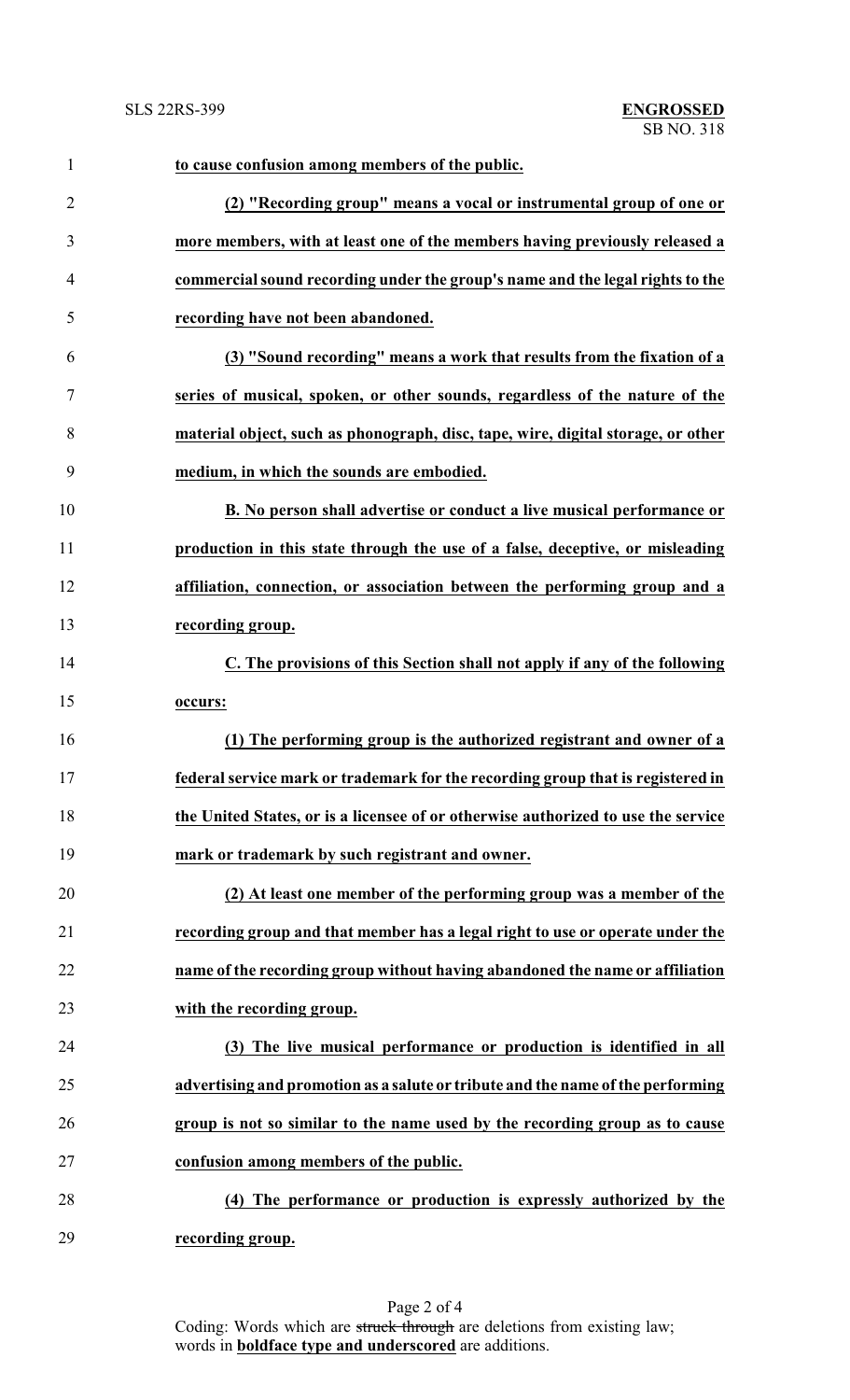| $\mathbf{1}$   | D.(1) The attorney general or a district attorney of this state may bring           |
|----------------|-------------------------------------------------------------------------------------|
| $\overline{2}$ | an action on behalf of the state, for a permanent or temporary injunction,          |
| 3              | against a person advertising, conducting, or a person who intends to advertise      |
| 4              | or conduct, a live musical performance or production in violation of Subsection     |
| 5              | <b>B</b> of this Section.                                                           |
| 6              | (2) In connection with the permanent injunction issued pursuant to this             |
| 7              | Subsection, the court shall order a person who violates the provisions of this      |
| 8              | Section to restore actual damages and property that may have been acquired          |
| 9              | as a result of a violation of this Section.                                         |
| 10             | E.(1) A person who violates Subsection B of this Section shall be liable            |
| 11             | to the state for a civil penalty of not less than five thousand dollars, and not    |
| 12             | more than fifteen thousand dollars for each violation. Each performance or          |
| 13             | production in violation of Subsection B of this Section shall constitute a separate |
| 14             | violation.                                                                          |
| 15             | (2) The civil penalties provided in this Section are in addition to any             |
| 16             | injunctive relief or any other remedy that may be available.                        |
| 17             | F. Any party, or assignee, authorized agent, or licensee who is injured as          |
| 18             | a result of a person's violation of the provisions of Subsection B of this Section  |
| 19             | of that party, may bring a civil action for damages, reasonable attorney fees,      |
| 20             | and court costs. Each performance or production in violation of Subsection B        |
| 21             | of this Section shall constitute a separate violation.                              |
|                |                                                                                     |

The original instrument was prepared by Xavier Alexander. The following digest, which does not constitute a part of the legislative instrument, was prepared by Alan Miller.

## DIGEST SB 318 Engrossed 2022 Regular Session Foil

Proposed law defines the following:

- (1) "Performing group" means a vocal or instrumental group of one or more members that intends to advertise or perform under the name of a recording group or a name so similar to a name used by a recording group as to cause confusion among members of the public.
- (2) "Recording group" means a vocal or instrumental group of one or more members,

Page 3 of 4

Coding: Words which are struck through are deletions from existing law; words in **boldface type and underscored** are additions.